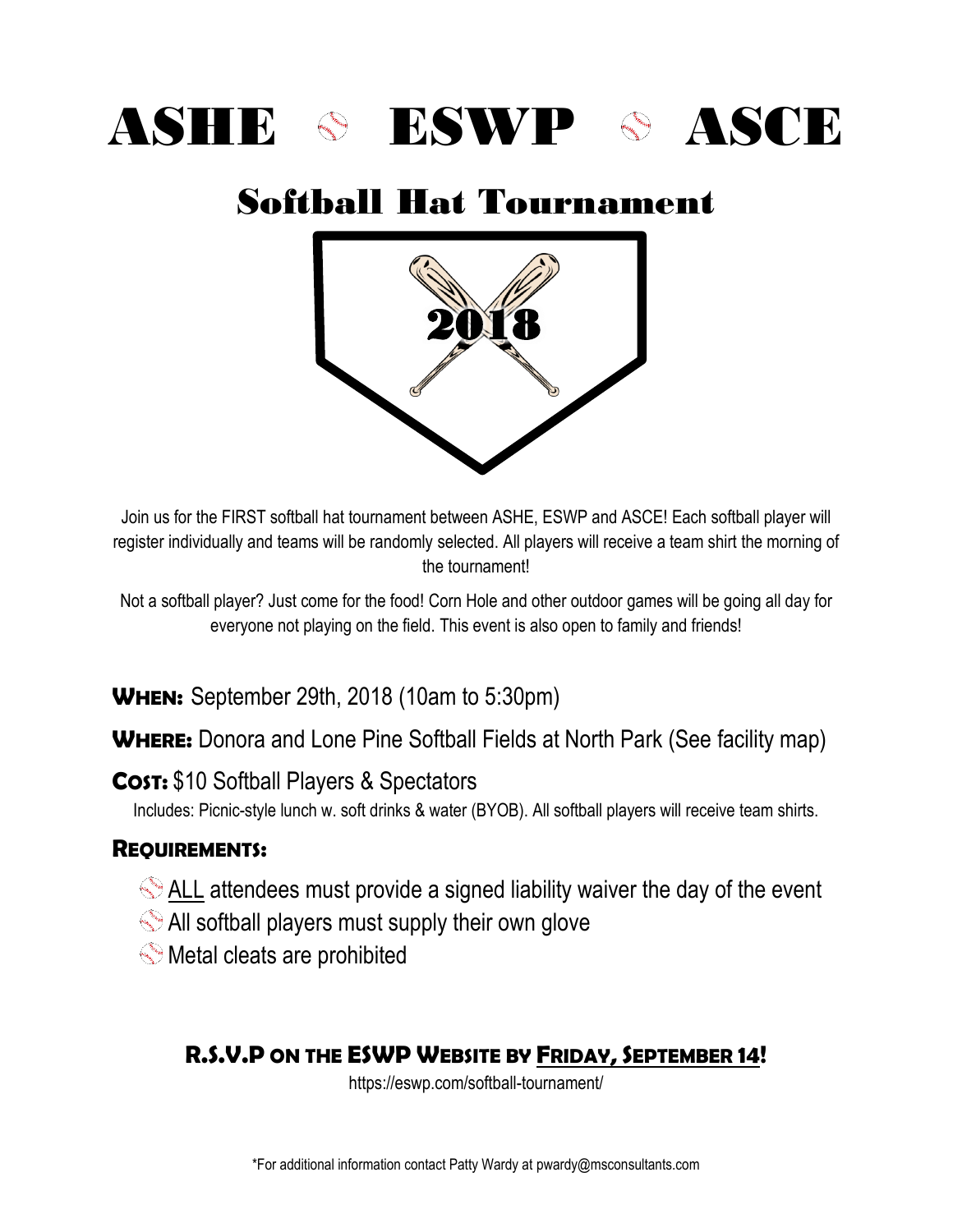## **2018 SOFTBALL TOURNAMENT FACILITY MAP**



\*Parking available at Donnevale Pavilion and along S. Ridge Drive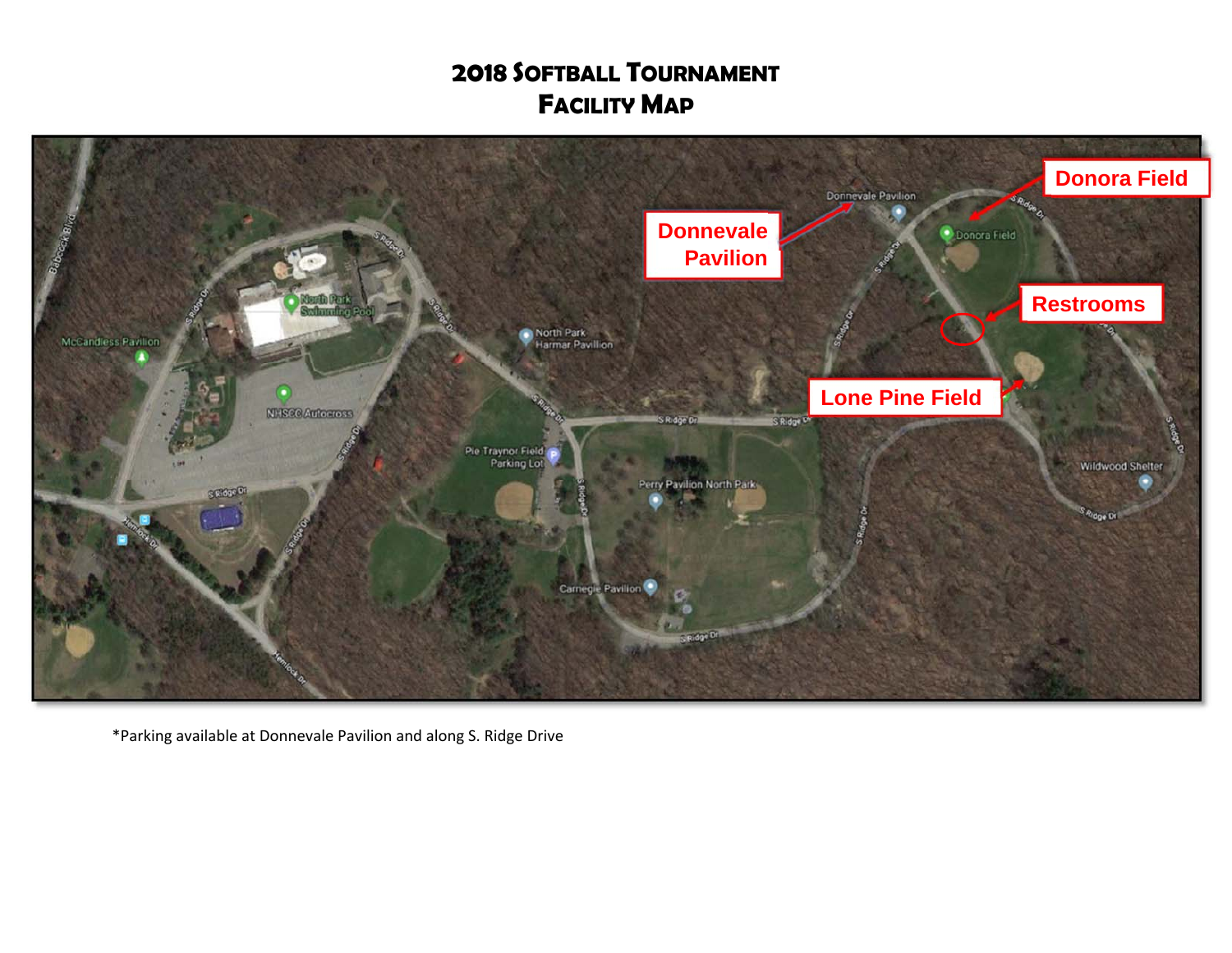#### **EVENT REGISTRATION/RELEASE FORM**

#### **SOFTBALL ACCIDENT WAIVER, RELEASE OF ALL LIABILITY AND ASSIGNMENT OF CLAIMS**

#### **As consideration for being allowed to participate in the event(s) described below I agree:**

- 1. I acknowledge that the softball tournament is a potentially hazardous activity which can be a test of a person's physical and mental limits and carries with it the potential for death, serious injury and property loss. The risks include, but are not limited to, those caused by terrain, facilities, temperature, weather, condition of softball equipment, actions of other people including, but not limited to organizers, participants, volunteers, spectators, agents, The Pittsburgh Section of the American Society of Highway Engineers, the Engineers Society of Western Pennsylvania, and the American Society of Civil Engineers and its officers and directors. These risks are not only inherent to softball players, but are also present for spectators and volunteers. I hereby assume all of the risks of participating, viewing and/or volunteering in this event. I realize that liability may arise from negligence or carelessness on the part of the persons or entities organizing or conducting this event and hereby release them of all possible liability. I certify I am at least 18 years old. I promise not to sue and agree to pay all court costs and all attorney fees that result from my action, civil or otherwise.
- **2. I certify that I am physically fit with no known physical or mental impairment and have prepared for participation in the event(s). I acknowledge that this Accident Waiver and Release of Liability form will be used by the event holders, sponsors and organizers of the event(s), in which I may participate and that it will govern my actions and responsibilities at said events. I certify that I am not under the influence of any narcotic, alcohol or other drug that may impair my understanding or judgment. I certify that I have fully adequate insurance to cover all medical claims, any other equipment and any damage or liability I may ultimately be found responsible for, during all travel to the point of my entry into the softball tournament, the softball tournament, and the period between the end of the softball tournament and my return to my final destination.**
- 3. **In consideration of my being permitted to participate in this event, I hereby take action for myself, my executors, administrators, heirs, next of kin, successors, and assigns as follows: (A) Waive, Release and Discharge from any and all liability for my death, disability, personal injury, property damage, property theft or actions of any kind which may hereafter accrue to me during the event or during my traveling to and from this event, THE FOLLOWING ENTITIES OR PERSONS: The Pittsburgh Section of the American Society of Highway Engineers, the Engineers Society of Western Pennsylvania, and the American Society of Civil Engineers and its officers and directors, sponsors, representatives, agents, volunteers and (B) indemnify and Hold Harmless the entities or persons mentioned in this paragraph from any and all liabilities or claims made by other individuals or entities as a result of any of my actions during this event. Accordingly, I do hereby release and discharge The Pittsburgh Section of the American Society of Highway Engineers, the Engineers Society of Western Pennsylvania, and the American Society of Civil Engineers and its officers and directors, sponsors, representatives and agents, and their officers, agents and its employees from all claims, demands, and causes of action of every kind whatsoever for any death, damages and /or injuries which may result from my participation in this event. This shall be construed broadly to provide a release and waiver to the maximum extent permissible under applicable law.**
- 4. I hereby consent to receive medical treatment, which may be deemed advisable in the event of injury, accident and or illnesses during the event(s). I agree to pay for any and all costs related to medical response, treatment and transport on my behalf.
- **5.** I certify I will wear all necessary personal protective equipment while participating in softball at this event. I agree to abide by the directions/rules given by the organizers of this event and understand that my privilege to participate may be removed without refund if I am in violation of the rules set forth or acting/performing in an unsafe manner, or any manner disruptive to the operation of the event(s).